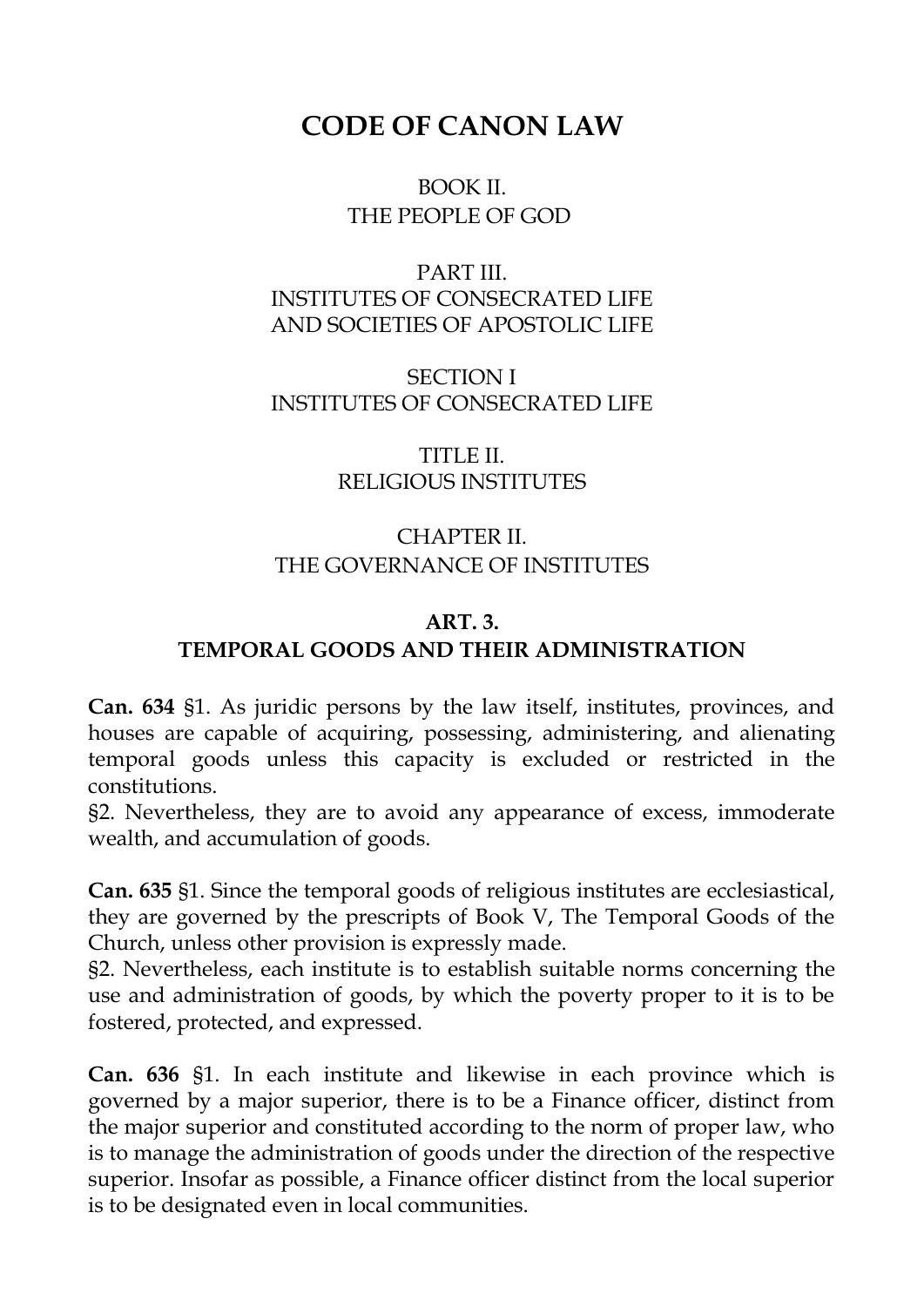§2. At the time and in the manner established by proper law, Finance officers and other administrators are to render an account of their administration to the competent authority.

**Can. 637** The autonomous monasteries mentioned in can. 615 must render an account of their administration to the local ordinary once a year. Moreover, the local ordinary has the right to be informed about the Financial reports of a religious house of diocesan right.

**Can. 638** §1. Within the scope of universal law, it belongs to proper law to determine acts which exceed the limit and manner of ordinary administration and to establish what is necessary to place an act of extraordinary administration validly.

§2. In addition to superiors, the officials who are designated for this in proper law also validly incur expenses and perform juridic acts of ordinary administration within the limits of their function.

§3. For the validity of alienation and of any other affair in which the patrimonial condition of a juridic person can worsen, the written permission of the competent superior with the consent of the council is required.

Nevertheless, if it concerns an affair which exceeds the amount defined by the Holy See for each region, or things given to the Church by vow, or things precious for artistic or historical reasons, the permission of the Holy See itself is also required.

§4. For the autonomous monasteries mentioned in can. 615 and for institutes of diocesan right, it is also necessary to have the written consent of the local ordinary.

**Can. 639** §1. If a juridic person has contracted debts and obligations even with the permission of the superiors, it is bound to answer for them.

§2. If a member has entered into a contract concerning his or her own goods with the permission of the superior, the member must answer for it, but if the business of the institute was conducted by mandate of the superior, the institute must answer.

§3. If a religious has entered into a contract without any permission of superiors, he or she must answer, but not the juridic person.

§4. It is a fixed rule, however, that an action can always be brought against one who has profited from the contract entered into.

§5. Religious superiors are to take care that they do not permit debts to be contracted unless it is certain that the interest on the debt can be paid off from ordinary income and that the capital sum can be paid off through legitimate amortization within a period that is not too long.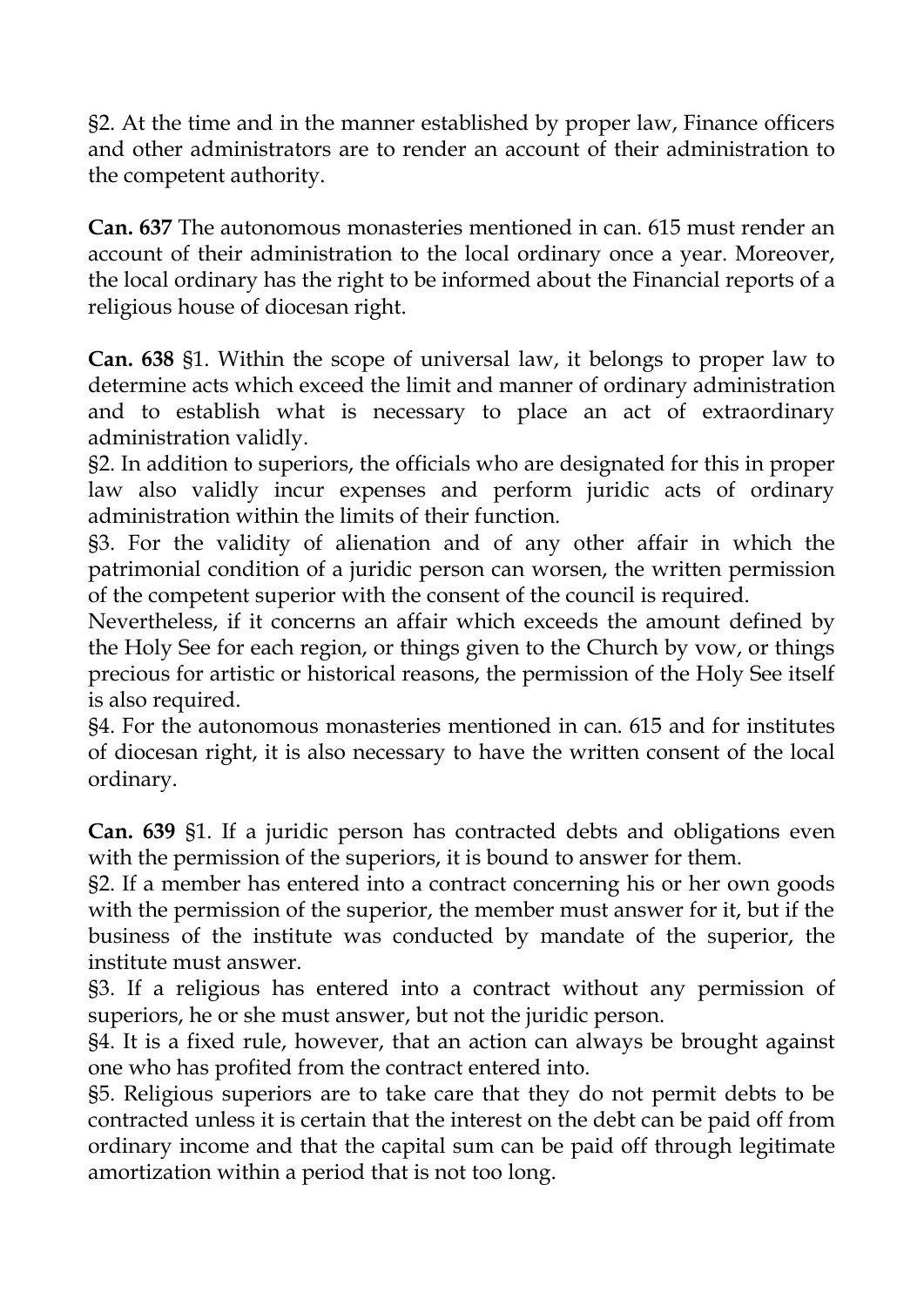**Can. 640** Taking into account local conditions, institutes are to strive to give, as it were, a collective witness of charity and poverty and are to contribute according to their ability something from their own goods to provide for the needs of the Church and the support of the poor.

## [PART III.](http://www.vatican.va/archive/cod-iuris-canonici/eng/documents/cic_lib2-cann573-606_en.html#PART_III._INSTITUTES_OF_CONSECRATED_LIFE_AND_SOCIETIES_OF_APOSTOLIC_LIFE) [INSTITUTES OF CONSECRATED LIFE](http://www.vatican.va/archive/cod-iuris-canonici/eng/documents/cic_lib2-cann573-606_en.html#PART_III._INSTITUTES_OF_CONSECRATED_LIFE_AND_SOCIETIES_OF_APOSTOLIC_LIFE)  [AND SOCIETIES OF APOSTOLIC LIFE](http://www.vatican.va/archive/cod-iuris-canonici/eng/documents/cic_lib2-cann573-606_en.html#PART_III._INSTITUTES_OF_CONSECRATED_LIFE_AND_SOCIETIES_OF_APOSTOLIC_LIFE)

#### [SECTION I.](http://www.vatican.va/archive/cod-iuris-canonici/eng/documents/cic_lib2-cann573-606_en.html#SECTION_I:) [INSTITUTES OF CONSECRATED LIFE](http://www.vatican.va/archive/cod-iuris-canonici/eng/documents/cic_lib2-cann573-606_en.html#SECTION_I:)

#### **TITLE III. SECULAR INSTITUTES**

**Can. 718** The administration of the goods of an institute, which must express and foster evangelical poverty, is governed by the norms of Book V, The Temporal Goods of the Church, and by the proper law of the institute. Likewise, proper law is to define the obligations of the institute, especially Financial ones, towards members who carry on work for it.

## [PART III.](http://www.vatican.va/archive/cod-iuris-canonici/eng/documents/cic_lib2-cann573-606_en.html#PART_III._INSTITUTES_OF_CONSECRATED_LIFE_AND_SOCIETIES_OF_APOSTOLIC_LIFE) [INSTITUTES OF CONSECRATED LIFE](http://www.vatican.va/archive/cod-iuris-canonici/eng/documents/cic_lib2-cann573-606_en.html#PART_III._INSTITUTES_OF_CONSECRATED_LIFE_AND_SOCIETIES_OF_APOSTOLIC_LIFE) [AND SOCIETIES OF APOSTOLIC LIFE](http://www.vatican.va/archive/cod-iuris-canonici/eng/documents/cic_lib2-cann573-606_en.html#PART_III._INSTITUTES_OF_CONSECRATED_LIFE_AND_SOCIETIES_OF_APOSTOLIC_LIFE)

## **[SECTION II.](http://www.vatican.va/archive/cod-iuris-canonici/eng/documents/cic_lib2-cann573-606_en.html#SECTION_I:) [SOCIETY OF APOSTOLIC LIFE](http://www.vatican.va/archive/cod-iuris-canonici/eng/documents/cic_lib2-cann573-606_en.html#SECTION_I:)**

**Can. 741** §1. Societies and, unless the constitutions determine otherwise, their parts and houses are juridic persons and, as such, capable of acquiring, possessing, administering, and alienating temporal goods according to the norm of the prescripts of Book V, The Temporal Goods of the Church, of cann. 636, 638, and 639, and of proper law.

> **BOOK V. THE TEMPORAL GOODS OF THE CHURCH (Cann. 1254-1258)**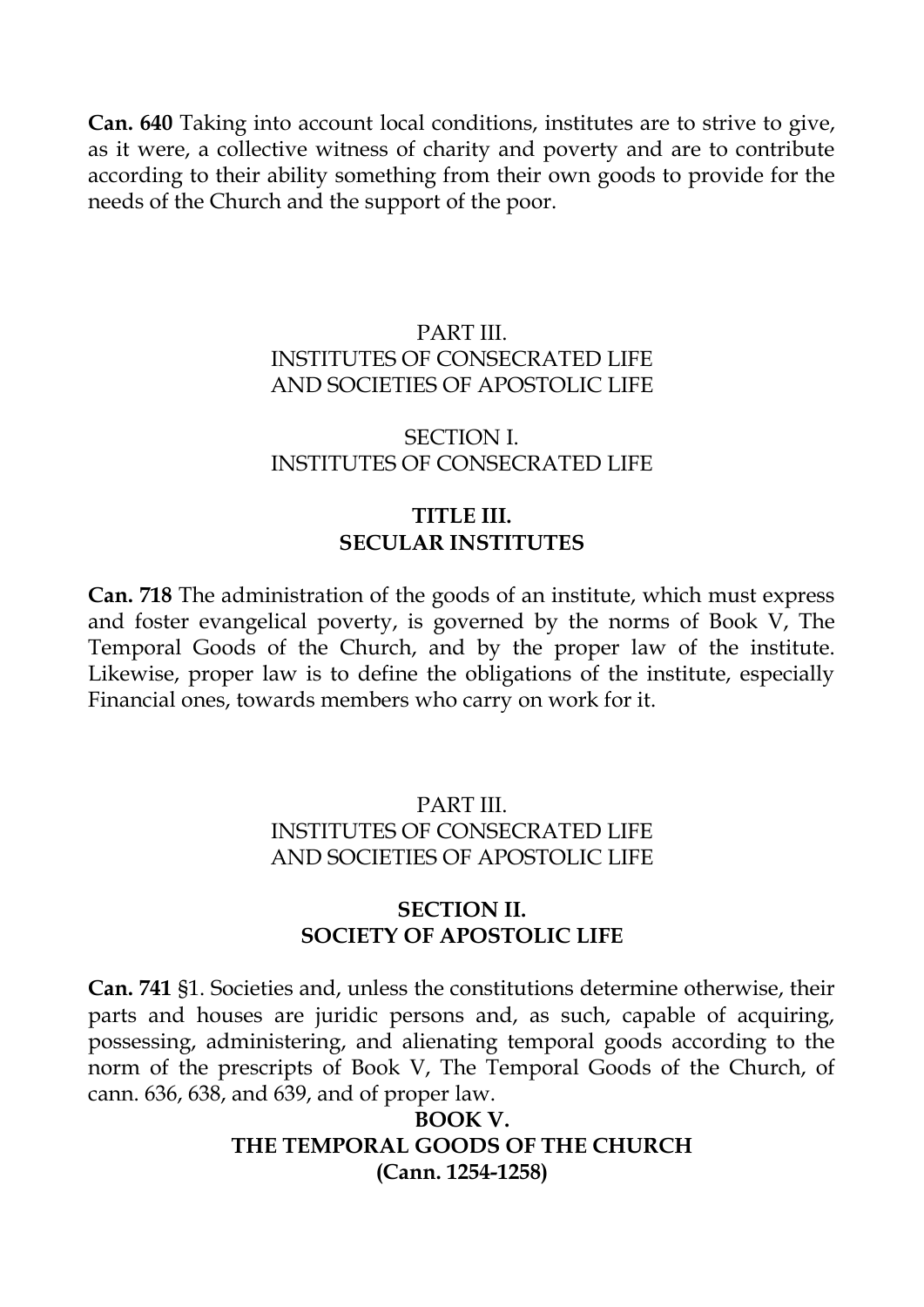**Can. 1254** §1. To pursue its proper purposes, the Catholic Church by innate right is able to acquire, retain, administer, and alienate temporal goods independently from civil power.

§2. The proper purposes are principally: to order divine worship, to care for the decent support of the clergy and other ministers, and to exercise works of the sacred apostolate and of charity, especially toward the needy.

**Can. 1255** The universal Church and the Apostolic See, the particular churches, as well as any other juridic person, public or private, are subjects capable of acquiring, retaining, administering, and alienating temporal goods according to the norm of law.

**Can. 1256** Under the supreme authority of the Roman Pontiff, ownership of goods belongs to that juridic person which has acquired them legitimately.

**Can. 1257** §1. All temporal goods which belong to the universal Church, the Apostolic See, or other public juridic persons in the Church are ecclesiastical goods and are governed by the following canons and their own statutes. §2. The temporal goods of a private juridic person are governed by its own statutes but not by these canons unless other provision is expressly made.

**Can. 1258** In the following canons, the term Church signifies not only the universal Church or the Apostolic See but also any public juridic person in the Church unless it is otherwise apparent from the context or the nature of the matter.

#### **TITLE I. THE ACQUISITION OF GOODS (Cann. 1259 - 1272)**

**Can. 1259** The Church can acquire temporal goods by every just means of natural or positive law permitted to others.

**Can. 1260** The Church has an innate right to require from the Christian faithful those things which are necessary for the purposes proper to it.

**Can. 1261** §1. The Christian faithful are free to give temporal goods for the benefit of the Church.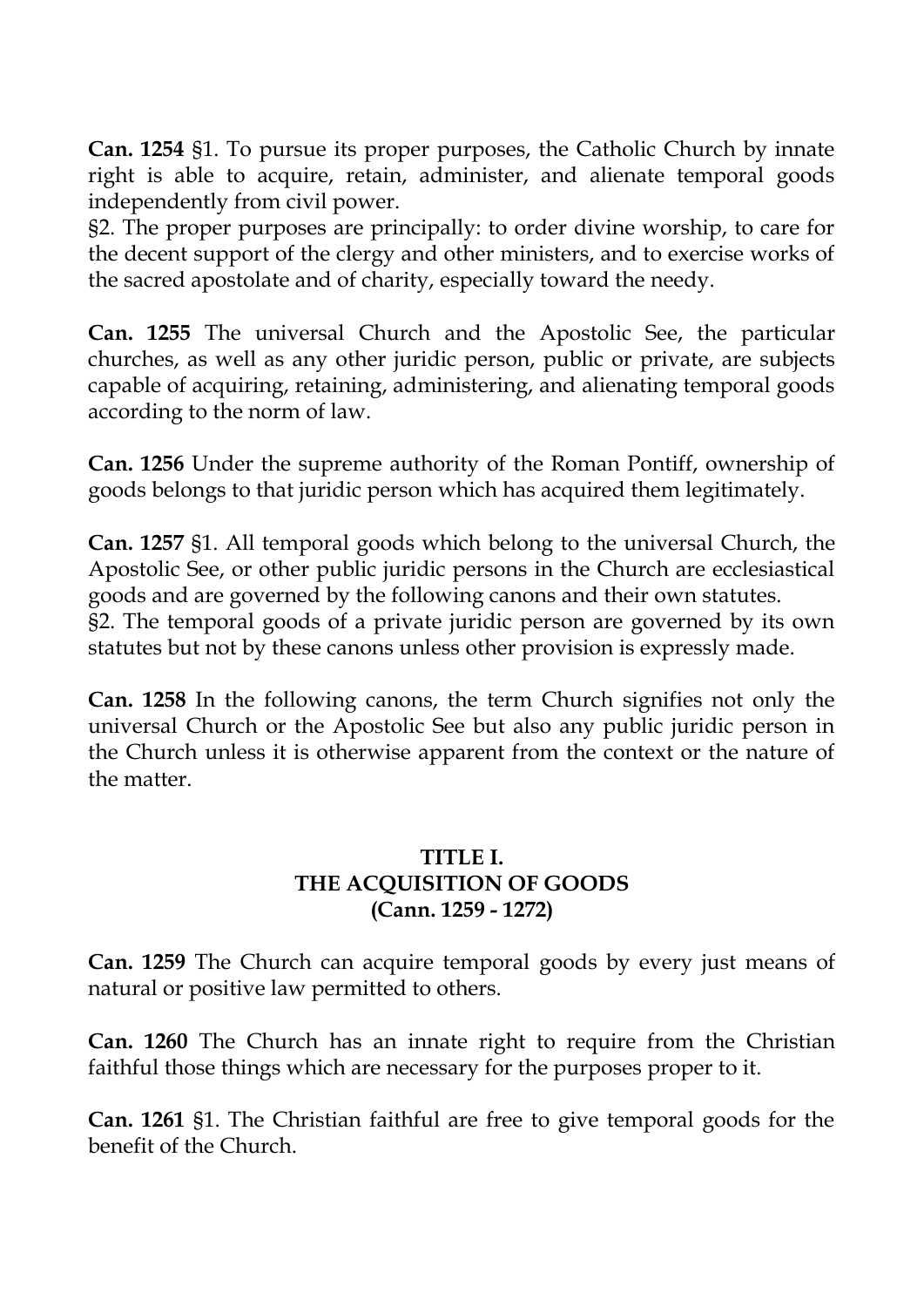§2. The diocesan bishop is bound to admonish the faithful of the obligation mentioned in can. 222, §1 and in an appropriate manner to urge its observance.

**Can. 1262** The faithful are to give support to the Church by responding to appeals and according to the norms issued by the conference of bishops.

**Can. 1263** After the diocesan bishop has heard the finance council and the presbyteral council, he has the right to impose a moderate tax for the needs of the diocese upon public juridic persons subject to his governance; this tax is to be proportionate to their income. He is permitted only to impose an extraordinary and moderate exaction upon other physical and juridic persons in case of grave necessity and under the same conditions, without prejudice to particular laws and customs which attribute greater rights to him.

**Can. 1264** Unless the law has provided otherwise, it is for a meeting of the bishops of a province:

1/ to fix the fees for acts of executive power granting a favor or for the execution of rescripts of the Apostolic See, to be approved by the Apostolic See itself;

2/ to set a limit on the offerings on the occasion of the administration of sacraments and sacramentals.

**Can. 1265** §1. Without prejudice to the right of religious mendicants, any private person, whether physical or juridic, is forbidden to beg for alms for any pious or ecclesiastical institute or purpose without the written permission of that person's own ordinary and of the local ordinary.

§2. The conference of bishops can establish norms for begging for alms which all must observe, including those who by their foundation are called and are mendicants.

**Can. 1266** In all churches and oratories which are, in fact, habitually open to the Christian faithful, including those which belong to religious institutes, the local ordinary can order the taking up of a special collection for specific parochial, diocesan, national, or universal projects; this collection must be diligently sent afterwards to the diocesan curia.

**Can. 1267** §1. Unless the contrary is established, offerings given to superiors or administrators of any ecclesiastical juridic person, even a private one, are presumed given to the juridic person itself.

§2. The offerings mentioned in §1 cannot be refused except for a just cause and, in matters of greater importance if it concerns a public juridic person,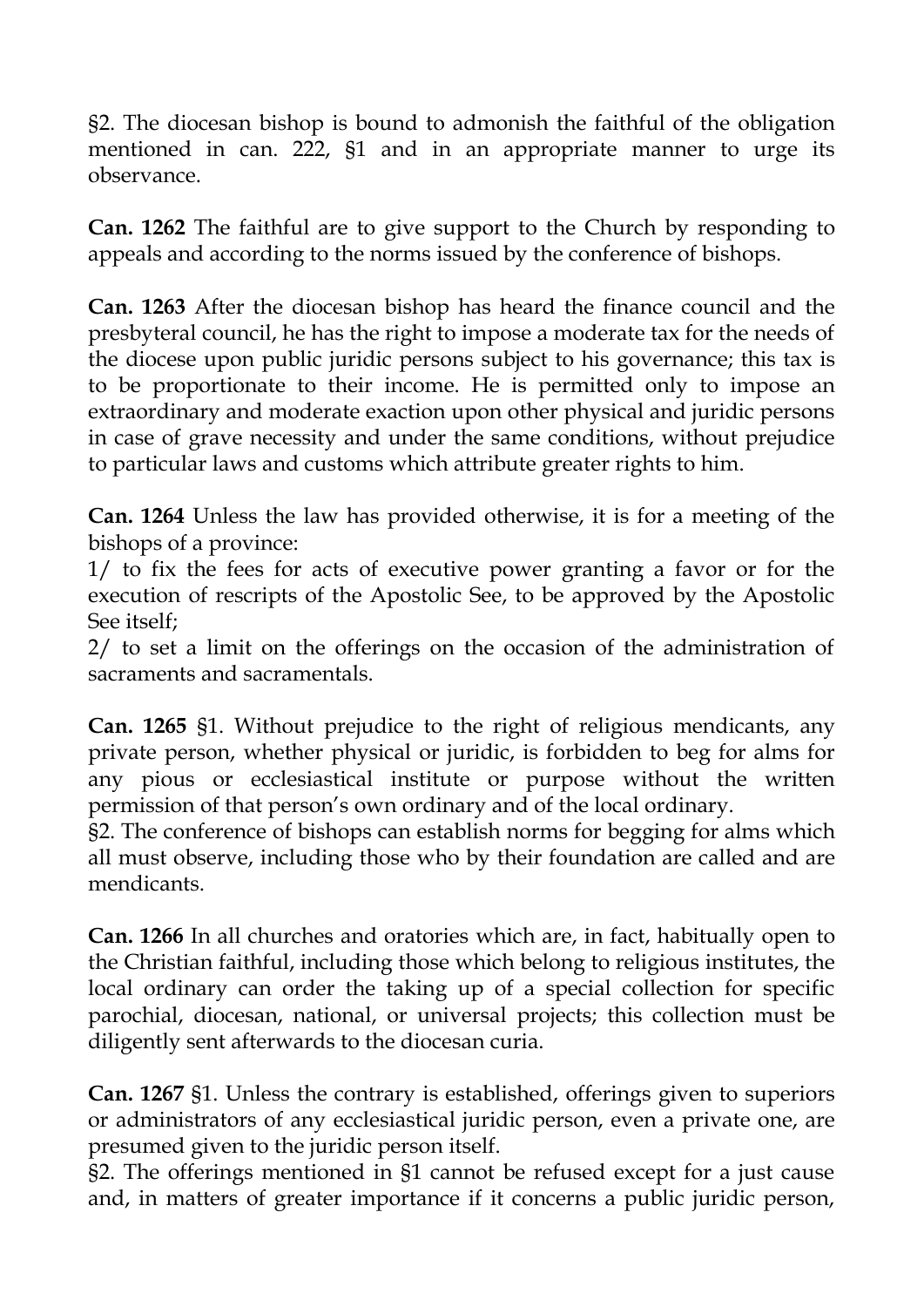with the permission of the ordinary; the permission of the same ordinary is required to accept offerings burdened by a modal obligation or condition, without prejudice to the prescript of can. 1295.

§3. Offerings given by the faithful for a certain purpose can be applied only for that same purpose.

**Can. 1268** The Church recognizes prescription as a means of acquiring temporal goods and freeing oneself from them, according to the norm of cann. 197-199.

**Can. 1269** If sacred objects are privately owned, private persons can acquire them through prescription, but it is not permitted to employ them for profane uses unless they have lost their dedication or blessing; if they belong to a public ecclesiastical juridic person, however, only another public ecclesiastical juridic person can acquire them.

**Can. 1270** If they belong to the Apostolic See, immovable property, precious movable objects, and personal or real rights and actions are prescribed by a period of a hundred years; if they belong to another public ecclesiastical juridic person, they are prescribed by a period of thirty years.

**Can. 1271** By reason of the bond of unity and charity and according to the resources of their dioceses, bishops are to assist in procuring those means which the Apostolic See needs, according to the conditions of the times, so that it is able to offer service properly to the universal Church.

**Can. 1272** In regions where benefices properly so called still exist, it is for the conference of bishops, through appropriate norms agreed to and approved by the Apostolic See, to direct the governance of such benefices in such a way that the income and even, insofar as possible, the endowment itself of the benefices are gradually transferred to the institute mentioned in can. 1274, §1.

## **TITLE II. THE ADMINISTRATION OF GOODS (Cann. 1273 - 1289)**

**Can. 1273** By virtue of his primacy of governance, the Roman Pontiff is the supreme administrator and steward of all ecclesiastical goods.

**Can. 1274** §1. Each diocese is to have a special institute which is to collect goods or offerings for the purpose of providing, according to the norm of can.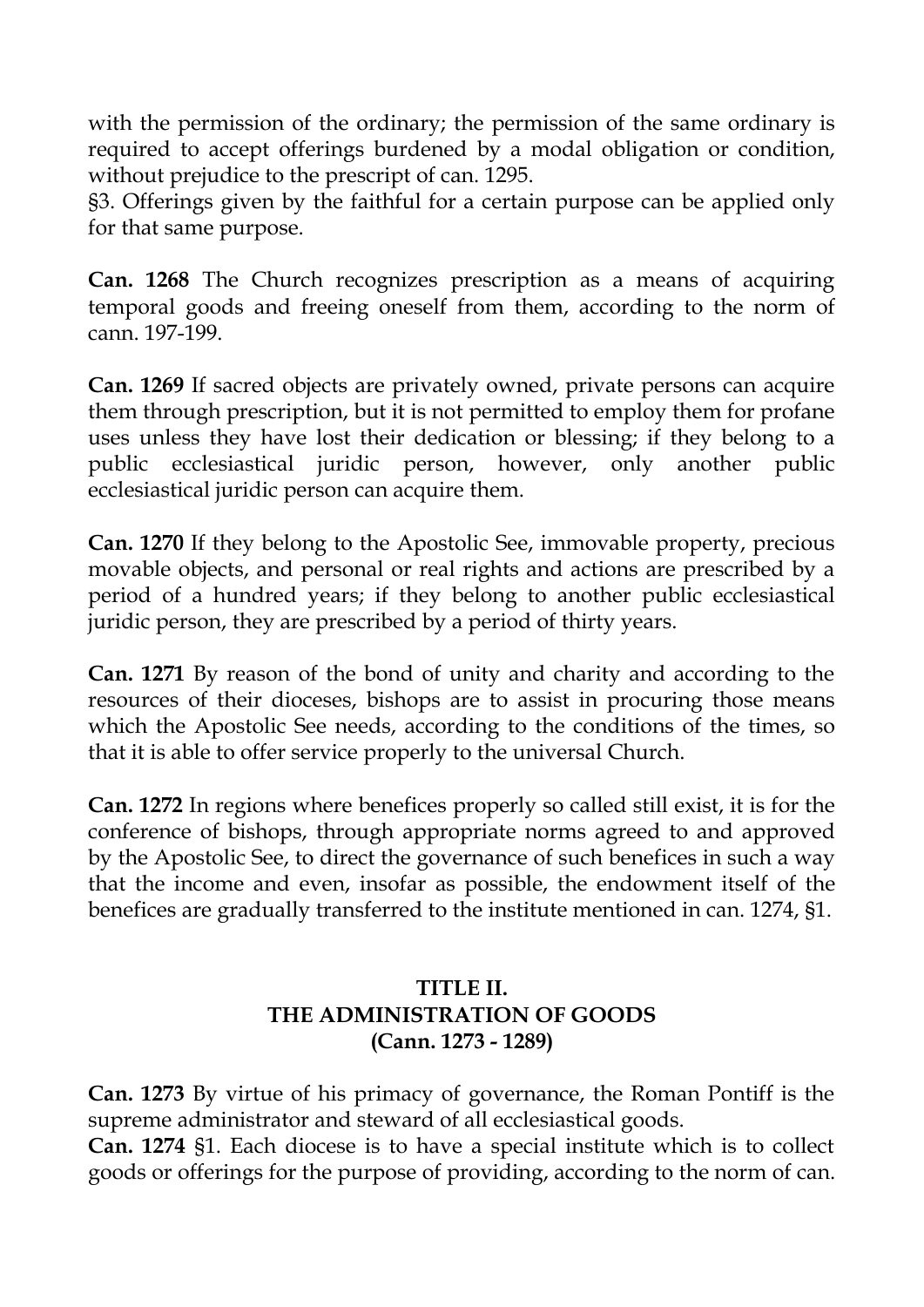281, for the support of clerics who offer service for the benefit of the diocese, unless provision is made for them in another way.

§2. Where social provision for the benefit of clergy has not yet been suitably arranged, the conference of bishops is to take care that there is an institute which provides sufficiently for the social security of clerics.

§3. Insofar as necessary, each diocese is to establish a common fund through which bishops are able to satisfy obligations towards other persons who serve the Church and meet the various needs of the diocese and through which the richer dioceses can also assist the poorer ones.

§4. According to different local circumstances, the purposes mentioned in §§2 and 3 can be obtained more suitably through a federation of diocesan institutes, through a cooperative endeavor, or even through an appropriate association established for various dioceses or for the entire territory of the conference of bishops.

§5. If possible, these institutes are to be established in such a way that they also have recognition in civil law.

**Can. 1275** An aggregate of goods which come from different dioceses is administered according to the norms appropriately agreed upon by the bishops concerned.

**Can. 1276** §1. It is for the ordinary to exercise careful vigilance over the administration of all the goods which belong to public juridic persons subject to him, without prejudice to legitimate titles which attribute more significant rights to him.

§2. With due regard for rights, legitimate customs, and circumstances, ordinaries are to take care of the ordering of the entire matter of the administration of ecclesiastical goods by issuing special instructions within the limits of universal and particular law.

**Can. 1277** The diocesan bishop must hear the finance council and college of consultors to place acts of administration which are more important in light of the economic condition of the diocese. In addition to the cases specially expressed in universal law or the charter of a foundation, however, he needs the consent of the finance council and of the college of consultors to place acts of extraordinary administration. It is for the conference of bishops to define which acts are to be considered of extraordinary administration.

**Can. 1278** In addition to the functions mentioned in can. 494, §§3 and 4, the diocesan bishop can entrust to the finance officer the functions mentioned in cann. 1276, §1 and 1279, §2.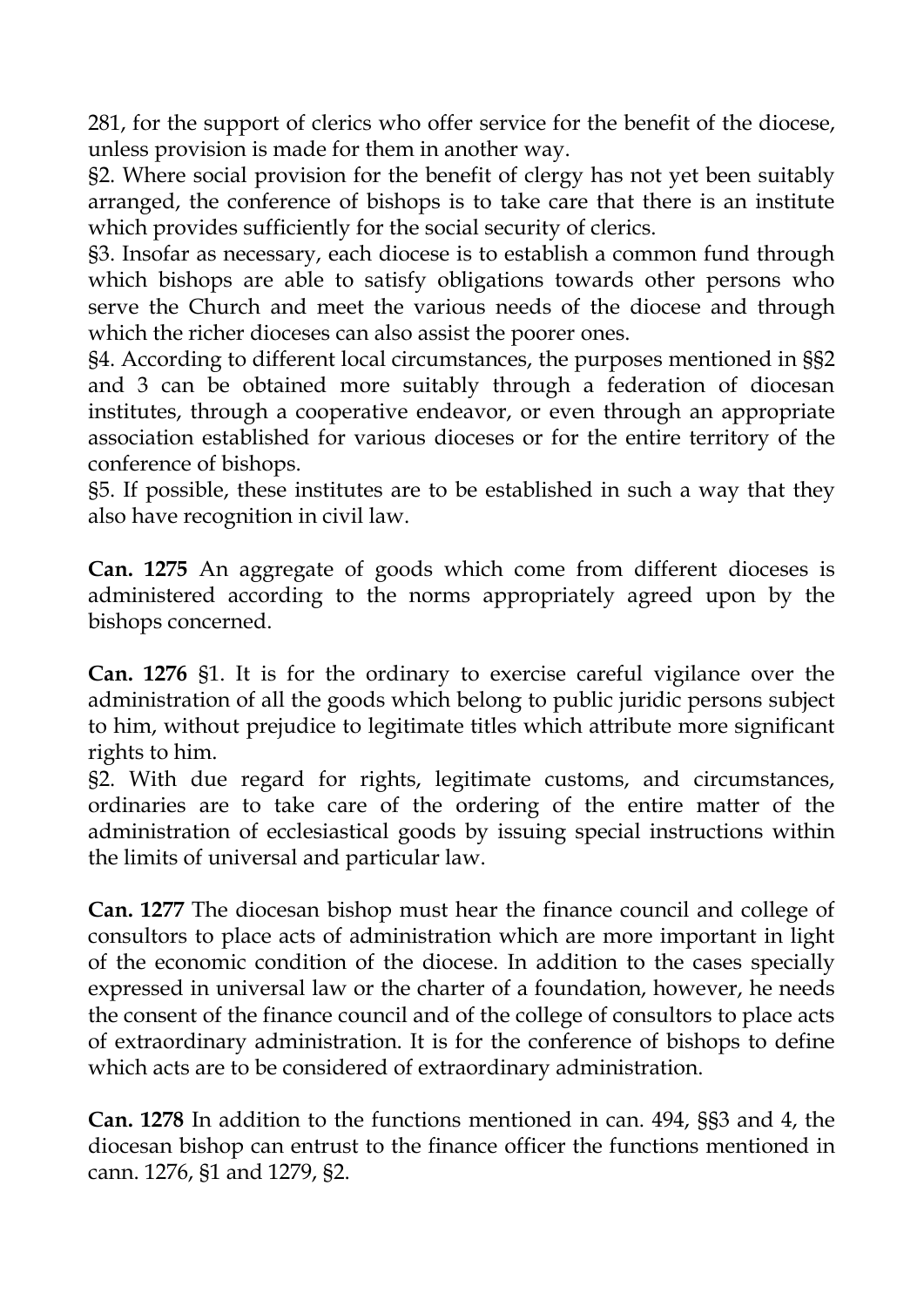**Can. 1279** §1. The administration of ecclesiastical goods pertains to the one who immediately governs the person to which the goods belong unless particular law, statutes, or legitimate custom determine otherwise and without prejudice to the right of the ordinary to intervene in case of negligence by an administrator.

§2. In the administration of the goods of a public juridic person which does not have its own administrators by law, the charter of the foundation, or its own statutes, the ordinary to whom it is subject is to appoint suitable persons for three years; the same persons can be reappointed by the ordinary.

**Can. 1280** Each juridic person is to have its own finance council or at least two counselors who, according to the norm of the statutes, are to assist the administrator in ful-filling his or her function.

**Can. 1281** §1. Without prejudice to the prescripts of the statutes, administrators invalidly place acts which exceed the limits and manner of ordinary administration unless they have first obtained a written faculty from the ordinary.

§2. The statutes are to define the acts which exceed the limit and manner of ordinary administration; if the statutes are silent in this regard, however, the diocesan bishop is competent to determine such acts for the persons subject to him, after having heard the finance council.

§3. Unless and to the extent that it is to its own advantage, a juridic person is not bound to answer for acts invalidly placed by its administrators. A juridic person itself, however, will answer for acts illegitimately but validly placed by its administrators, without prejudice to its right of action or recourse against the administrators who have damaged it.

**Can. 1282** All clerics or lay persons who take part in the administration of ecclesiastical goods by a legitimate title are bound to fulfill their functions in the name of the Church according to the norm of law.

**Can. 1283** Before administrators begin their function:

1/ they must take an oath before the ordinary or his delegate that they will administer well and faithfully;

2/ they are to prepare and sign an accurate and clear inventory of immovable property, movable objects, whether precious or of some cultural value, or other goods, with their description and appraisal; any inventory already done is to be reviewed;

3) one copy of this inventory is to be preserved in the archive of the administration and another in the archive of the curia; any change which the patrimony happens to undergo is to be noted in each copy.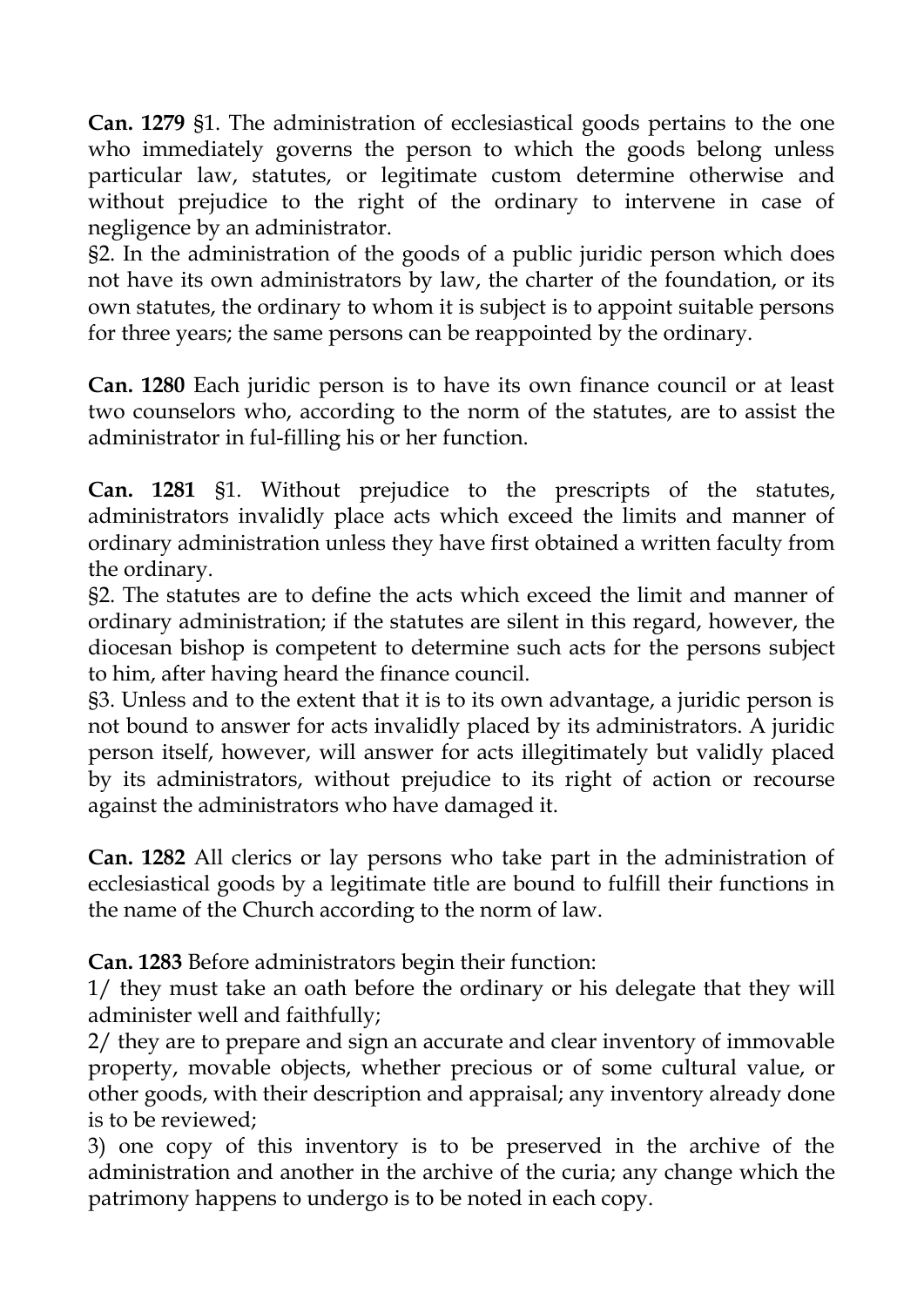**Can. 1284** §1. All administrators are bound to fulfill their function with the diligence of a good householder.

§2. Consequently they must:

1/ exercise vigilance so that the goods entrusted to their care are in no way lost or damaged, taking out insurance policies for this purpose insofar as necessary;

2/ take care that the ownership of ecclesiastical goods is protected by civilly valid methods;

3/ observe the prescripts of both canon and civil law or those imposed by a founder, a donor, or legitimate authority, and especially be on guard so that no damage comes to the Church from the non-observance of civil laws;

4/ collect the return of goods and the income accurately and on time, protect what is collected, and use them according to the intention of the founder or legitimate norms;

5/ pay at the stated time the interest due on a loan or mortgage and take care that the capital debt itself is repaid in a timely manner;

6/ with the consent of the ordinary, invest the money which is left over after expenses and can be usefully set aside for the purposes of the juridic person; 7/ keep well organized books of receipts and expenditures;

8/ draw up a report of the administration at the end of each year;

9/ organize correctly and protect in a suitable and proper archive the documents and records on which the property rights of the Church or the institute are based, and deposit authentic copies of them in the archive of the curia when it can be done conveniently.

§3. It is strongly recommended that administrators prepare budgets of incomes and expenditures each year; it is left to particular law, however, to require them and to determine more precisely the ways in which they are to be presented.

**Can. 1285** Within the limits of ordinary administration only, administrators are permitted to make donations for purposes of piety or Christian charity from movable goods which do not belong to the stable patrimony.

**Can. 1286** Administrators of goods:

1/ in the employment of workers are to observe meticulously also the civil laws concerning labor and social policy, according to the principles handed on by the Church;

2/ are to pay a just and decent wage to employees so that they are able to provide fittingly for their own needs and those of their dependents.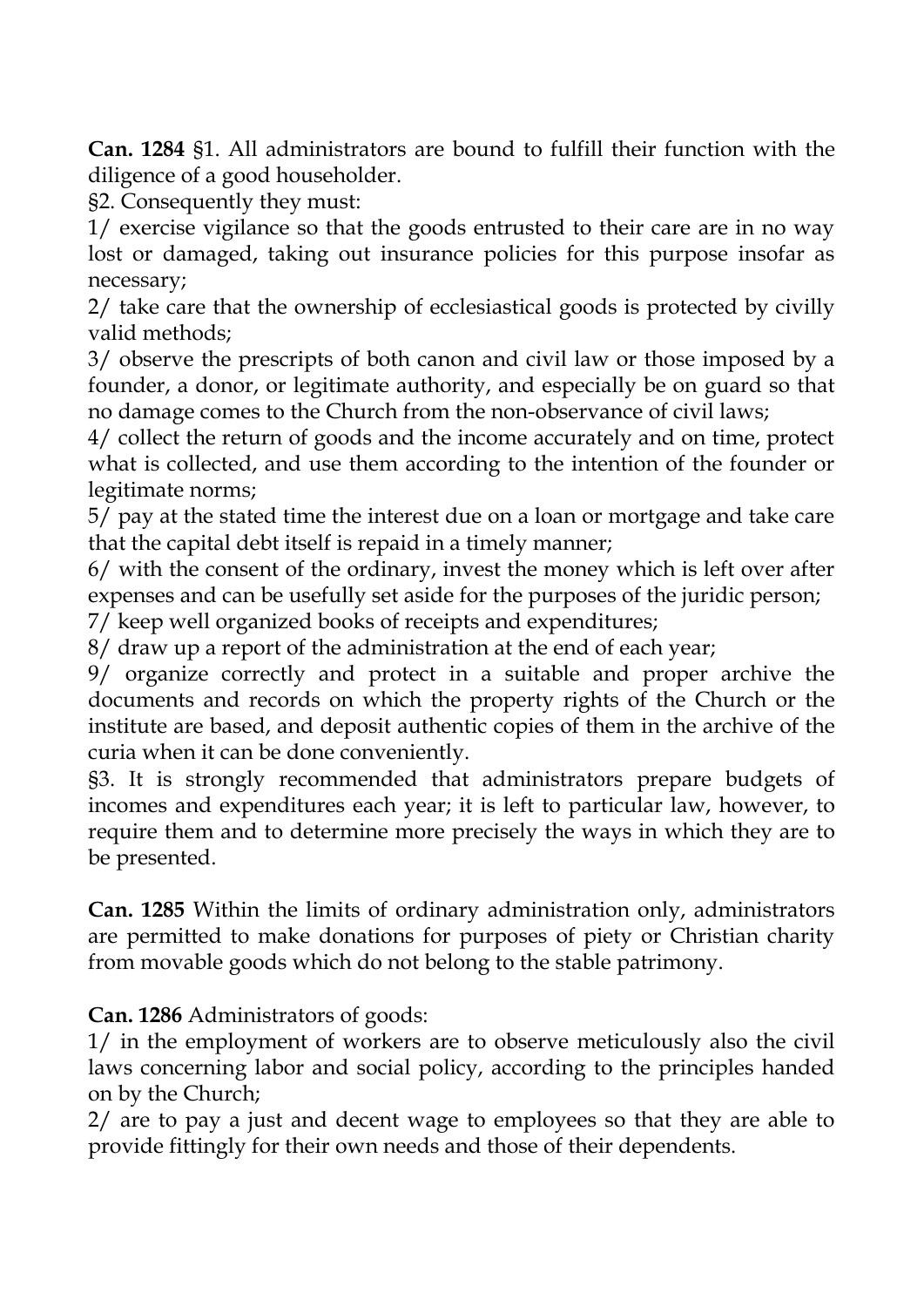**Can. 1287** §1. Both clerical and lay administrators of any ecclesiastical goods whatever which have not been legitimately exempted from the power of governance of the diocesan bishop are bound by their office to present an annual report to the local ordinary who is to present it for examination by the finance council; any contrary custom is reprobated.

§2. According to norms to be determined by particular law, administrators are to render an account to the faithful concerning the goods oVered by the faithful to the Church.

**Can. 1288** Administrators are neither to initiate nor to contest litigation in a civil forum in the name of a public juridic person unless they have obtained the written permission of their own ordinary.

**Can. 1289** Even if not bound to administration by the title of an ecclesiastical office, administrators cannot relinquish their function on their own initiative; if the Church is harmed from an arbitrary withdrawal, moreover, they are bound to restitution.

## **TITLE III. CONTRACTS AND ESPECIALLY ALIENATION (Cann. 1290 - 1298)**

**Can. 1290** The general and particular provisions which the civil law in a territory has established for contracts and their disposition are to be observed with the same eVects in canon law insofar as the matters are subject to the power of governance of the Church unless the provisions are contrary to divine law or canon law provides otherwise, and without prejudice to the prescript of can. 1547.

**Can. 1291** The permission of the authority competent according to the norm of law is required for the valid alienation of goods which constitute by legitimate designation the stable patrimony of a public juridic person and whose value exceeds the sum defined by law.

**Can. 1292** §1. Without prejudice to the prescript of can. 638, §3, when the value of the goods whose alienation is proposed falls within the minimum and maximum amounts to be defined by the conference of bishops for its own region, the competent authority is determined by the statutes of juridic persons if they are not subject to the diocesan bishop; otherwise, the competent authority is the diocesan bishop with the consent of the finance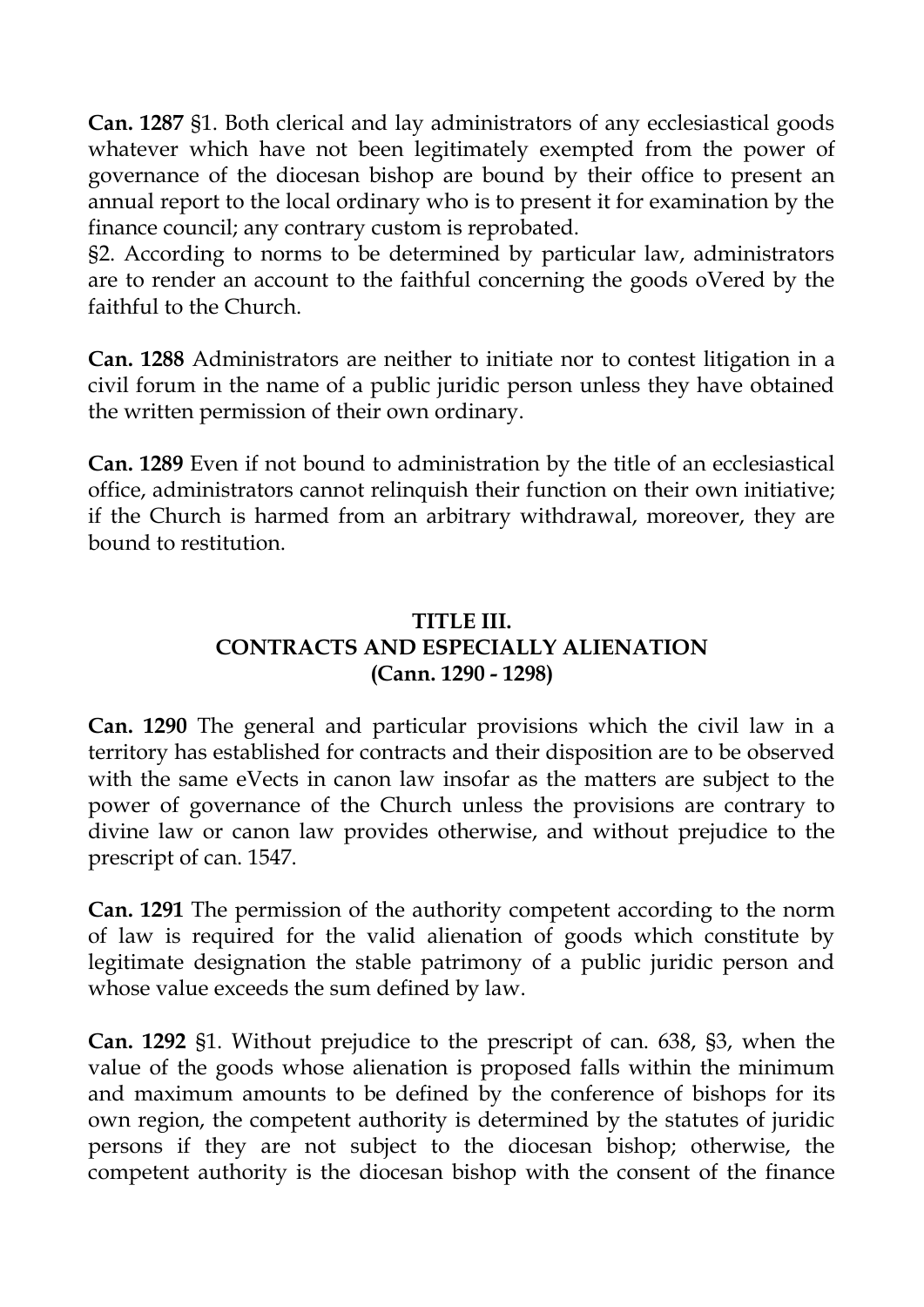council, the college of consultors, and those concerned. The diocesan bishop himself also needs their consent to alienate the goods of the diocese.

§2. The permission of the Holy See is also required for the valid alienation of goods whose value exceeds the maximum amount, goods given to the Church by vow, or goods precious for artistic or historical reasons.

§3. If the asset to be alienated is divisible, the parts already alienated must be mentioned when seeking permission for the alienation; otherwise the permission is invalid.

§4. Those who by advice or consent must take part in alienating goods are not to offer advice or consent unless they have first been thoroughly informed both of the economic state of the juridic person whose goods are proposed for alienation and of previous alienations.

**Can. 1293** §1. The alienation of goods whose value exceeds the defined minimum amount also requires the following:

1/ a just cause, such as urgent necessity, evident advantage, piety, charity, or some other grave pastoral reason;

2/ a written appraisal by experts of the asset to be alienated.

§2. Other precautions prescribed by legitimate authority are also to be observed to avoid harm to the Church.

**Can. 1294** §1. An asset ordinarily must not be alienated for a price less than that indicated in the appraisal.

§2. The money received from the alienation is either to be invested carefully for the advantage of the Church or to be expended prudently according to the purposes of the alienation.

**Can. 1295** The requirements of cann. 1291-1294, to which the statutes of juridic persons must also conform, must be observed not only in alienation but also in any transaction which can worsen the patrimonial condition of a juridic person.

**Can. 1296** Whenever ecclesiastical goods have been alienated without the required canonical formalities but the alienation is valid civilly, it is for the competent authority, after having considered everything thoroughly, to decide whether and what type of action, namely, personal or real, is to be instituted by whom and against whom in order to vindicate the rights of the Church.

**Can. 1297** Attentive to local circumstances, it is for the conference of bishops to establish norms for the leasing of Church goods, especially regarding the permission to be obtained from competent ecclesiastical authority.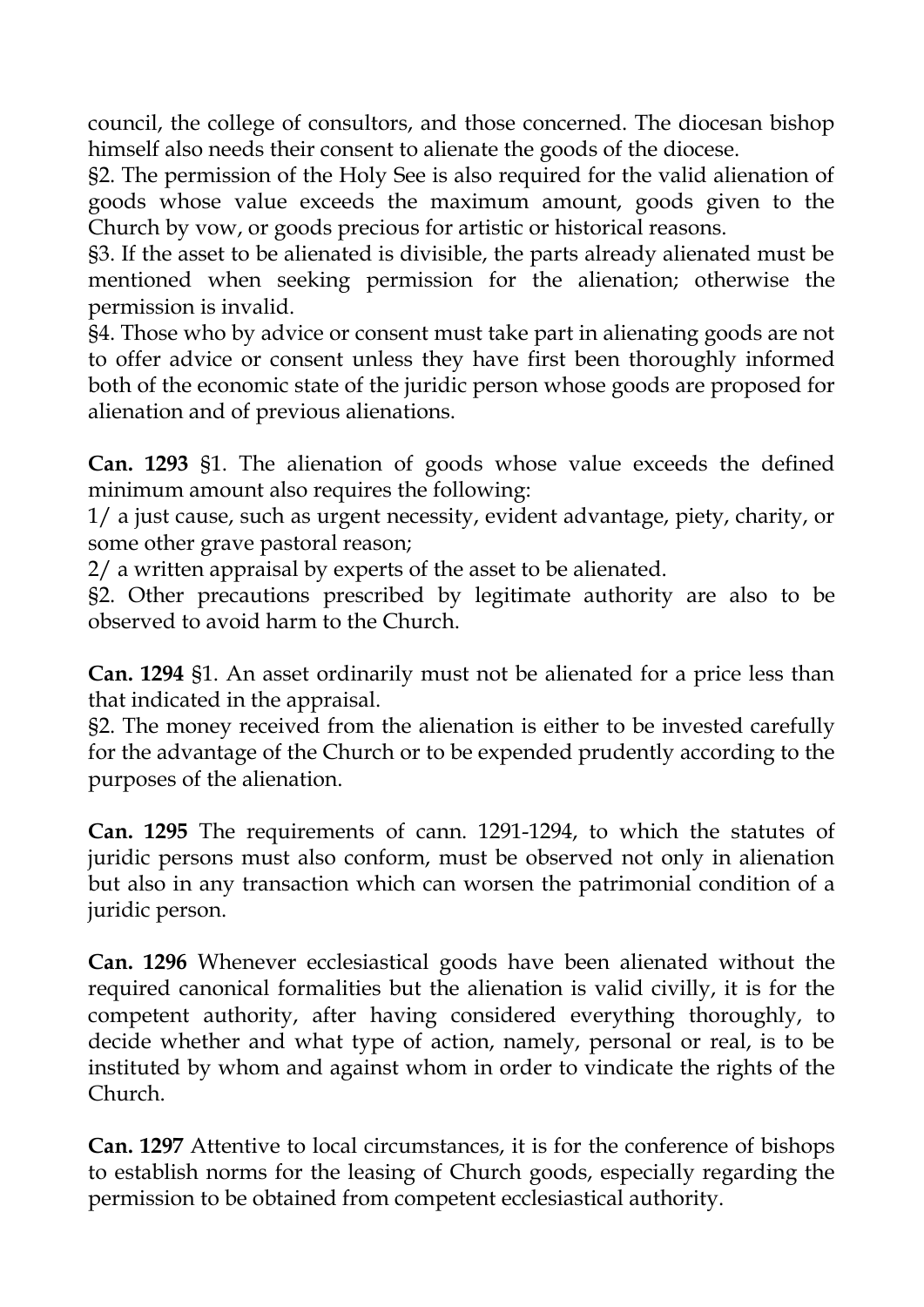**Can. 1298** Unless an asset is of little value, ecclesiastical goods are not to be sold or leased to the administrators of these goods or to their relatives up to the fourth degree of consanguinity or affinity without the special written permission of competent authority.

## **TITLE IV. PIOUS WILLS IN GENERAL AND PIOUS FOUNDATIONS (Cann. 1299 - 1310)**

**Can. 1299** §1. A person who by natural law and canon law is able freely to dispose of his or her goods can bestow goods for pious causes either through an act inter vivos or through an act mortis causa.

§2. In dispositions mortis causa for the good of the Church, the formalities of civil law are to be observed if possible; if they have been omitted, the heirs must be admonished regarding the obligation, to which they are bound, of ful-filling the intention of the testator.

**Can. 1300** The legitimately accepted wills of the faithful who give or leave their resources for pious causes, whether through an act inter vivos or through an act mortis causa, are to be fulfilled most diligently even regarding the manner of administration and distribution of goods, without prejudice to the prescript of can. 1301, §3.

**Can. 1301** §1. The ordinary is the executor of all pious wills whether mortis causa or inter vivos.

§2. By this right, the ordinary can and must exercise vigilance, even through visitation, so that pious wills are fulfilled, and other executors are bound to render him an account after they have performed their function.

§3. Stipulations contrary to this right of an ordinary attached to last wills and testaments are to be considered non-existent.

**Can. 1302** §1. A person who has accepted goods in trust for pious causes either through an act inter vivos or by a last will and testament must inform the ordinary of the trust and indicate to him all its movable and immovable goods with the obligations attached to them. If the donor has expressly and entirely prohibited this, however, the person is not to accept the trust.

§2. The ordinary must demand that goods held in trust are safeguarded and also exercise vigilance for the execution of the pious will according to the norm of can. 1301.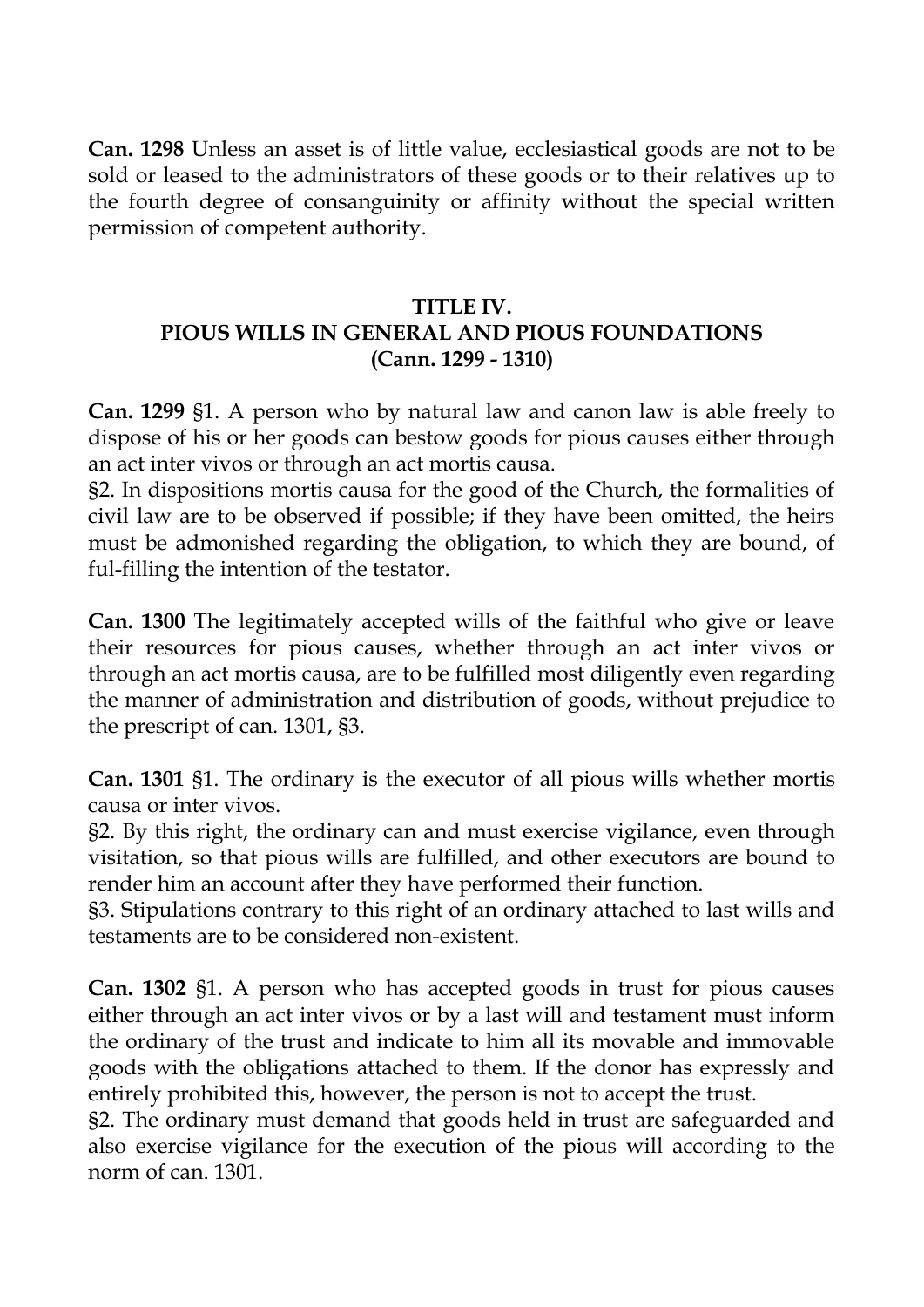§3. When goods held in trust have been entrusted to a member of a religious institute or society of apostolic life and if the goods have also been designated for some place or diocese or for the assistance of their inhabitants or pious causes, the ordinary mentioned in §§1 and 2 is the local ordinary; otherwise, it is the major superior in a clerical institute of pontifical right and in clerical societies of apostolic life of pontifical right or the proper ordinary of the member in other religious institutes.

**Can. 1303** §1. In law, the term pious foundations includes:

1/ autonomous pious foundations, that is, aggregates of things (universitates rerum) destined for the purposes mentioned in can. 114, §2 and erected as a juridic person by competent ecclesiastical authority;

2/ non-autonomous pious foundations, that \_is, temporal goods given in some way to a public juridic person with the obligation for a long time, to be determined by particular law, of celebrating Masses and performing other specified ecclesiastical functions or of otherwise pursuing the purposes mentioned in can. 114, §2, from the annual revenues.

§2. If the goods of a non-autonomous pious foundation have been entrusted to a juridic person subject to a diocesan bishop, they must be remanded to the institute mentioned in can. 1274, §1 when the time is completed unless some other intention of the founder had been expressly manifested; otherwise, they accrue to the juridic person itself.

**Can. 1304** §1. For a juridic person to be able to accept a foundation validly, the written permission of the ordinary is required. He is not to grant this permission before he has legitimately determined that the juridic person can satisfy both the new obligation to be undertaken and those already undertaken; most especially he is to be on guard so that the revenues completely respond to the attached obligations, according to the practice of each place or region.

§2. Particular law is to define additional conditions for the establishment and acceptance of foundations.

**Can. 1305** Money and movable goods assigned to an endowment are to be deposited immediately in a safe place approved by the ordinary so that the money or value of the movable goods is protected; as soon as possible, these are to be invested cautiously and usefully for the benefit of the foundation, with express and specific mention made of the obligation; this investment is to be made according to the prudent judgment of the ordinary, after he has heard those concerned and his own finance council.

**Can. 1306** §1. Foundations, even if made orally, are to be put in writing.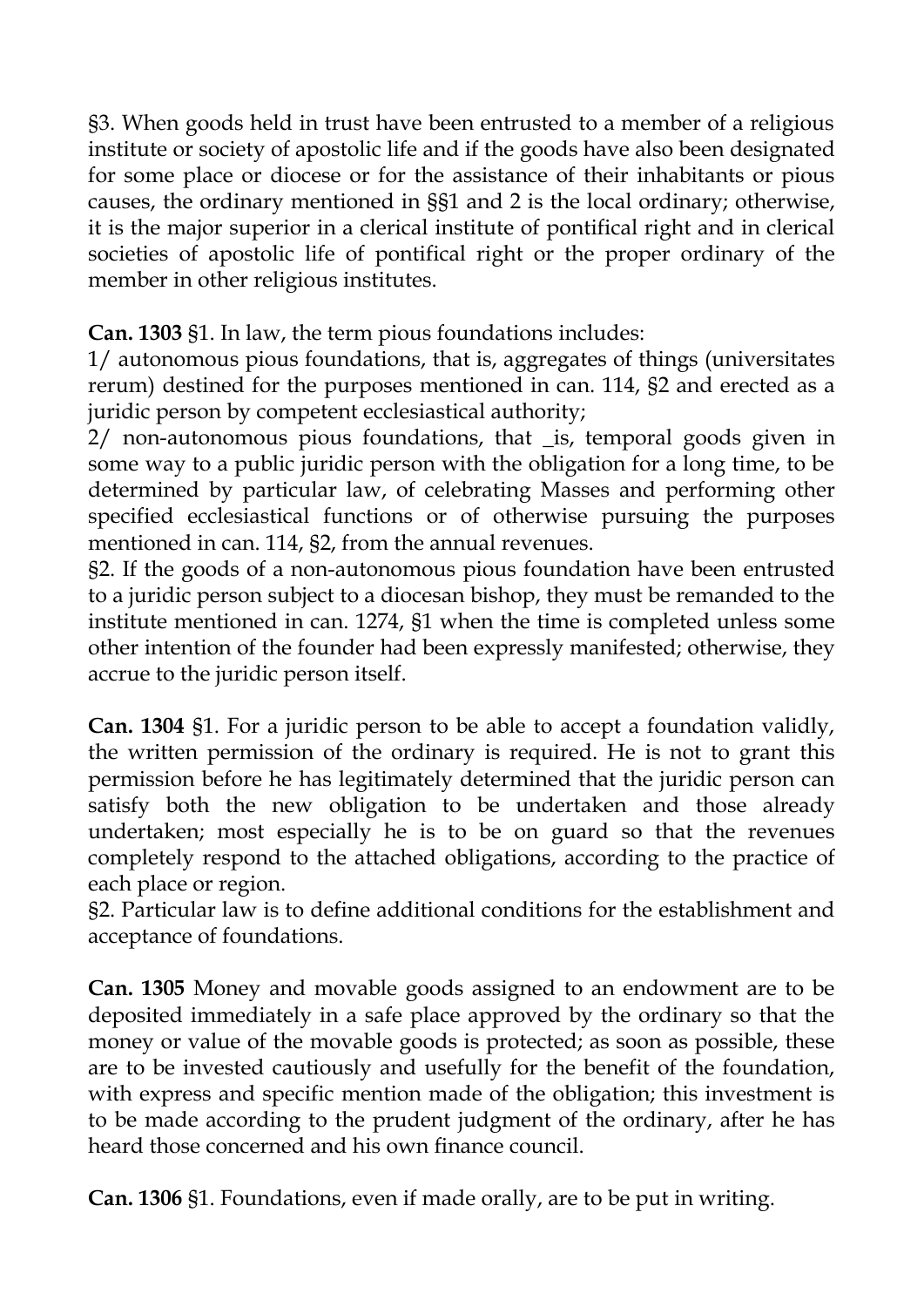§2. One copy of the charter is to be preserved safely in the archive of the curia and another copy in the archive of the juridic person to which the foundation belongs.

**Can. 1307** §1. A list of the obligations incumbent upon pious foundations is to be composed and displayed in an accessible place so that the obligations to be fulfilled are not forgotten; the prescripts of cann. 1300-1302 and 1287 are to be observed.

§2. In addition to the book mentioned in can. 958, §1, another book is to be maintained and kept by the pastor or rector in which the individual obligations, their fulfillment, and the offerings are noted.

**Can. 1308** §1. A reduction of the obligations of Masses, to be made only for a just and necessary cause, is reserved to the Apostolic See, without prejudice to the following prescripts.

§2. If it is expressly provided for in the charters of the foundations, the ordinary is able to reduce the Mass obligations because of diminished revenues.

§3. With regard to Masses independently founded in legacies or in any other way, the diocesan bishop has the power, because of diminished revenues and for as long as the cause exists, to reduce the obligations to the level of offering legitimately established in the diocese, provided that there is no one obliged to increase the offering who can effectively be made to do so.

§4. The diocesan bishop also has the power to reduce the obligations or legacies of Masses binding an ecclesiastical institute if the revenue has become insufficient to pursue appropriately the proper purpose of the institute.

§5. The supreme moderator of a clerical religious institute of pontifical right possesses the same powers mentioned in §§3 and 4.

**Can. 1309** The authorities mentioned in can. 1308 also have the power to transfer, for an appropriate cause, the obligations of Masses to days, churches, or altars different from those determined in the foundations.

**Can. 1310** §1. The ordinary, only for a just and necessary cause, can reduce, moderate, or commute the wills of the faithful for pious causes if the founder has expressly entrusted this power to him.

§2. If through no fault of the administrators the fulfillment of the imposed obligations has become impossible because of diminished revenues or some other cause, the ordinary can equitably lessen these obligations, after having heard those concerned and his own finance council and with the intention of